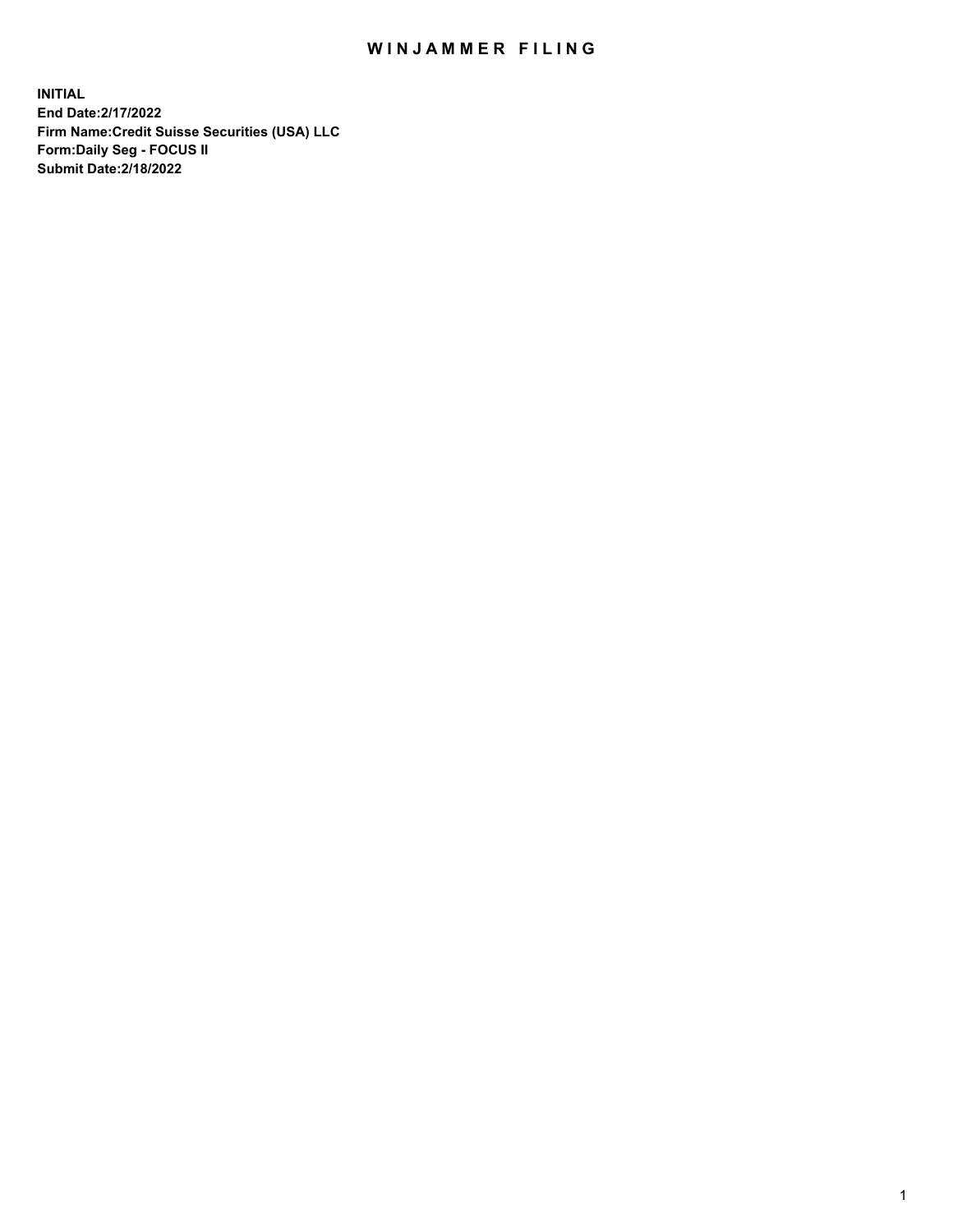**INITIAL End Date:2/17/2022** 

## **Firm Name:Credit Suisse Securities (USA) LLC Form:Daily Seg - FOCUS II Submit Date:2/18/2022**

## **Daily Segregation - Cover Page**

| Name of Company                                                                                                                                                                                                                                                                                                                | <b>Credit Suisse Securities (USA)</b><br><b>LLC</b>           |
|--------------------------------------------------------------------------------------------------------------------------------------------------------------------------------------------------------------------------------------------------------------------------------------------------------------------------------|---------------------------------------------------------------|
| <b>Contact Name</b>                                                                                                                                                                                                                                                                                                            | <b>Alexander Baptiste</b>                                     |
| <b>Contact Phone Number</b>                                                                                                                                                                                                                                                                                                    | 919-994-6223                                                  |
| <b>Contact Email Address</b>                                                                                                                                                                                                                                                                                                   | alexander.baptiste@credit-suiss<br>e.com                      |
| FCM's Customer Segregated Funds Residual Interest Target (choose one):<br>a. Minimum dollar amount: ; or<br>b. Minimum percentage of customer segregated funds required:% ; or<br>c. Dollar amount range between: and; or<br>d. Percentage range of customer segregated funds required between:% and%.                         | $\frac{0}{5}$<br>$\underline{0}$ $\underline{0}$<br><u>00</u> |
| FCM's Customer Secured Amount Funds Residual Interest Target (choose one):<br>a. Minimum dollar amount: ; or<br>b. Minimum percentage of customer secured funds required:% ; or<br>c. Dollar amount range between: and; or<br>d. Percentage range of customer secured funds required between:% and%.                           | $\frac{0}{5}$<br>0 <sub>0</sub><br>0 <sub>0</sub>             |
| FCM's Cleared Swaps Customer Collateral Residual Interest Target (choose one):<br>a. Minimum dollar amount: ; or<br>b. Minimum percentage of cleared swaps customer collateral required:% ; or<br>c. Dollar amount range between: and; or<br>d. Percentage range of cleared swaps customer collateral required between:% and%. | $\frac{0}{5}$<br>0 <sub>0</sub><br>0 <sub>0</sub>             |

Attach supporting documents CH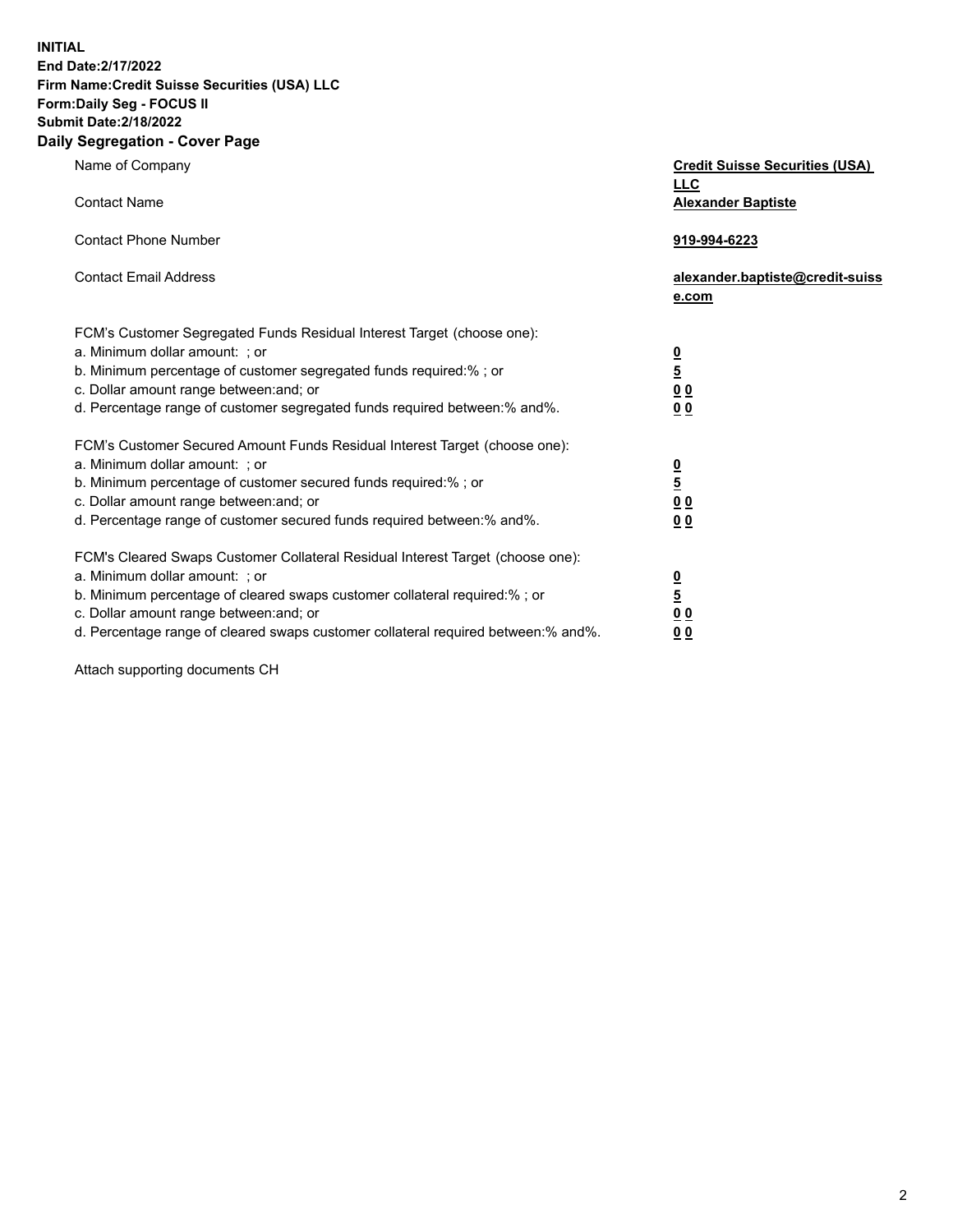**INITIAL End Date:2/17/2022 Firm Name:Credit Suisse Securities (USA) LLC Form:Daily Seg - FOCUS II Submit Date:2/18/2022** 

## **Daily Segregation - Secured Amounts**

|          | Foreign Futures and Foreign Options Secured Amounts                                               |                                 |
|----------|---------------------------------------------------------------------------------------------------|---------------------------------|
|          | Amount required to be set aside pursuant to law, rule or regulation of a foreign                  | $0$ [7305]                      |
|          | government or a rule of a self-regulatory organization authorized thereunder                      |                                 |
| 1.       | Net ledger balance - Foreign Futures and Foreign Option Trading - All Customers                   |                                 |
|          | A. Cash                                                                                           | 4,031,151,231 [7315]            |
|          | B. Securities (at market)                                                                         | 752,082,986 [7317]              |
| 2.       | Net unrealized profit (loss) in open futures contracts traded on a foreign board of trade         | $-1,666,921,171$ [7325]         |
| 3.       | Exchange traded options                                                                           |                                 |
|          | a. Market value of open option contracts purchased on a foreign board of trade                    | 7,714,479 [7335]                |
|          | b. Market value of open contracts granted (sold) on a foreign board of trade                      | $-1,060,536$ [7337]             |
| 4.       | Net equity (deficit) (add lines 1.2. and 3.)                                                      | 3,122,966,989 [7345]            |
| 5.       | Account liquidating to a deficit and account with a debit balances - gross amount                 | 7,874,743 [7351]                |
| 6.       | Less: amount offset by customer owned securities                                                  | -7,714,590 [7352]160,153 [7354] |
|          | Amount required to be set aside as the secured amount - Net Liquidating Equity                    | 3,123,127,142 [7355]            |
| 7.       | Method (add lines 4 and 5)                                                                        |                                 |
|          | Greater of amount required to be set aside pursuant to foreign jurisdiction (above) or line<br>6. | 3,123,127,141 [7360]            |
|          | FUNDS DEPOSITED IN SEPARATE REGULATION 30.7 ACCOUNTS                                              |                                 |
| 1.       | Cash in banks                                                                                     |                                 |
|          | A. Banks located in the United States                                                             | 14,056,668 [7500]               |
|          | B. Other banks qualified under Regulation 30.7                                                    | 485,706,894 [7520]499,763,562   |
|          |                                                                                                   | [7530]                          |
| 2.       | Securities                                                                                        |                                 |
|          | A. In safekeeping with banks located in the United States                                         | 752,082,986 [7540]              |
|          | B. In safekeeping with other banks qualified under Regulation 30.7                                | 0 [7560]752,082,986 [7570]      |
| 3.       | Equities with registered futures commission merchants                                             |                                 |
|          | A. Cash                                                                                           | $0$ [7580]                      |
|          | <b>B.</b> Securities                                                                              | $0$ [7590]                      |
|          | C. Unrealized gain (loss) on open futures contracts                                               | $0$ [7600]                      |
|          | D. Value of long option contracts                                                                 | $0$ [7610]                      |
|          | E. Value of short option contracts                                                                | 0 [7615]0 [7620]                |
| 4.       | Amounts held by clearing organizations of foreign boards of trade                                 |                                 |
|          | A. Cash                                                                                           | $0$ [7640]                      |
|          | <b>B.</b> Securities                                                                              | $0$ [7650]                      |
|          | C. Amount due to (from) clearing organization - daily variation                                   | $0$ [7660]                      |
|          | D. Value of long option contracts                                                                 | $0$ [7670]                      |
|          | E. Value of short option contracts                                                                | 0 [7675]0 [7680]                |
| 5.       | Amounts held by members of foreign boards of trade                                                |                                 |
|          | A. Cash                                                                                           | 4,797,988,194 [7700]            |
|          | <b>B.</b> Securities                                                                              | $0$ [7710]                      |
|          | C. Unrealized gain (loss) on open futures contracts                                               | -1,762,967,588 [7720]           |
|          | D. Value of long option contracts                                                                 | 7,714,479 [7730]                |
|          | E. Value of short option contracts                                                                | -1,060,536 [7735]3,041,674,549  |
|          |                                                                                                   | [7740]                          |
| 6.<br>7. | Amounts with other depositories designated by a foreign board of trade                            | $0$ [7760]                      |
| 8.       | Segregated funds on hand<br>Total funds in separate section 30.7 accounts                         | $0$ [7765]                      |
| 9.       | Excess (deficiency) Set Aside for Secured Amount (subtract line 7 Secured Statement               | 4,293,521,097 [7770]            |
|          | Page 1 from Line 8)                                                                               | 1,170,393,956 [7380]            |
| 10.      | Management Target Amount for Excess funds in separate section 30.7 accounts                       | 156,156,357 [7780]              |
| 11.      | Excess (deficiency) funds in separate 30.7 accounts over (under) Management Target                | 1,014,237,599 [7785]            |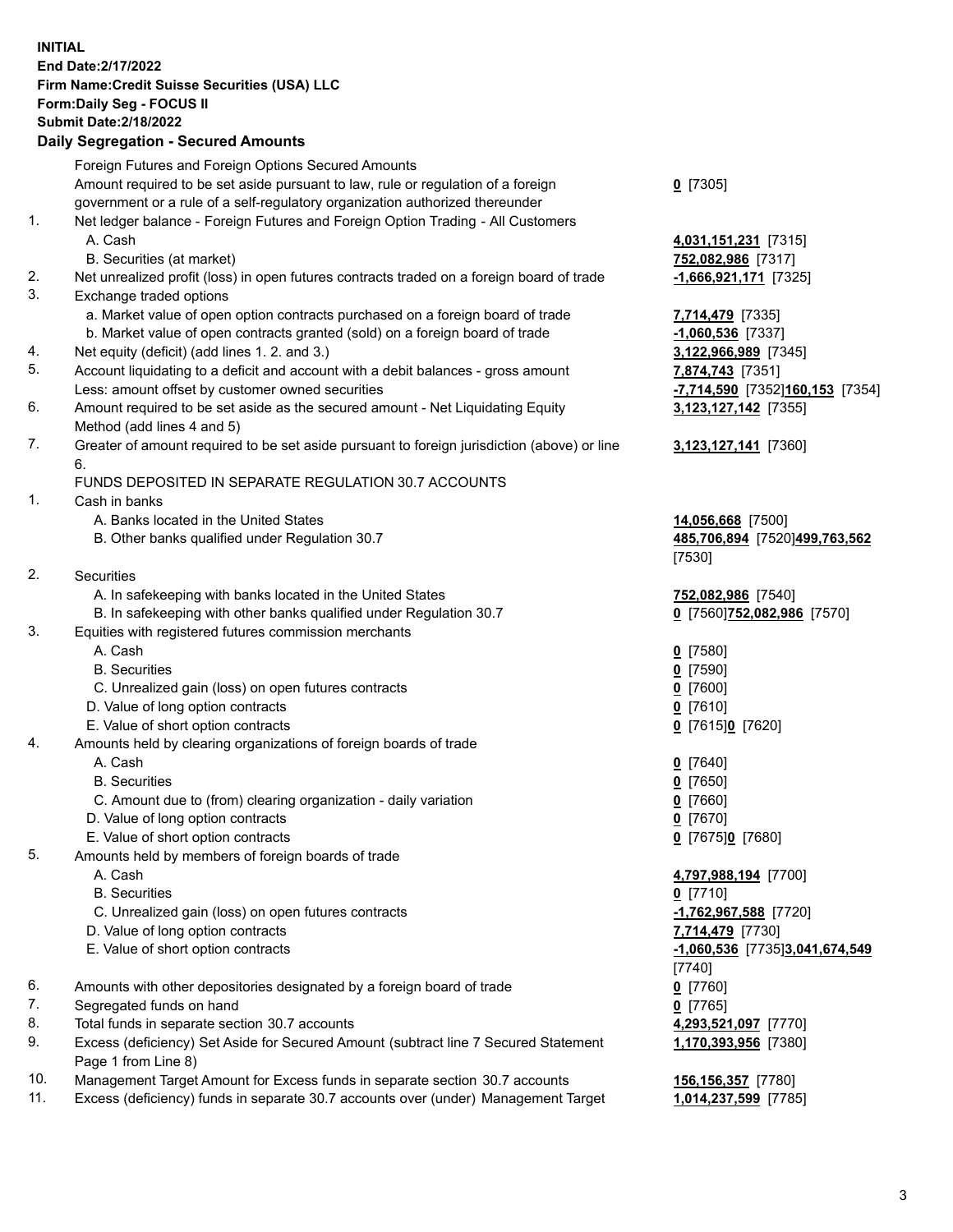15. Management Target Amount for Excess funds in segregation **106,125,674** [7194] 16. Excess (deficiency) funds in segregation over (under) Management Target Amount **77,914,453** [7198] **INITIAL End Date:2/17/2022 Firm Name:Credit Suisse Securities (USA) LLC Form:Daily Seg - FOCUS II Submit Date:2/18/2022 Daily Segregation - Segregation Statement**  SEGREGATION REQUIREMENTS(Section 4d(2) of the CEAct) 1. Net ledger balance A. Cash **1,467,843,759** [7010] B. Securities (at market) **771,020,010** [7020] 2. Net unrealized profit (loss) in open futures contracts traded on a contract market **-151,539,209** [7030] 3. Exchange traded options A. Add market value of open option contracts purchased on a contract market **115,793,870** [7032] B. Deduct market value of open option contracts granted (sold) on a contract market **-80,666,081** [7033] 4. Net equity (deficit) (add lines 1, 2 and 3) **2,122,452,349** [7040] 5. Accounts liquidating to a deficit and accounts with debit balances - gross amount **7,329,921** [7045] Less: amount offset by customer securities **and the securities -7,268,785** [7047] **61,136** [7050] 6. Amount required to be segregated (add lines 4 and 5) **2,122,513,485** [7060] FUNDS IN SEGREGATED ACCOUNTS 7. Deposited in segregated funds bank accounts A. Cash **443,778,264** [7070] B. Securities representing investments of customers' funds (at market) **0** [7080] C. Securities held for particular customers or option customers in lieu of cash (at **618,436,231** [7090] market) 8. Margins on deposit with derivatives clearing organizations of contract markets A. Cash **1,024,164,607** [7100] B. Securities representing investments of customers' funds (at market) **0** [7110] C. Securities held for particular customers or option customers in lieu of cash (at **152,583,779** [7120] market) 9. Net settlement from (to) derivatives clearing organizations of contract markets **32,299,251** [7130] 10. Exchange traded options A. Value of open long option contracts **115,793,870** [7132] B. Value of open short option contracts **-80,666,081** [7133] 11. Net equities with other FCMs A. Net liquidating equity **163,691** [7140] B. Securities representing investments of customers' funds (at market) **0** [7160] C. Securities held for particular customers or option customers in lieu of cash (at **0** [7170] market) 12. Segregated funds on hand **0** [7150] 13. Total amount in segregation (add lines 7 through 12) **2,306,553,612** [7180] 14. Excess (deficiency) funds in segregation (subtract line 6 from line 13) **184,040,127** [7190]

Excess